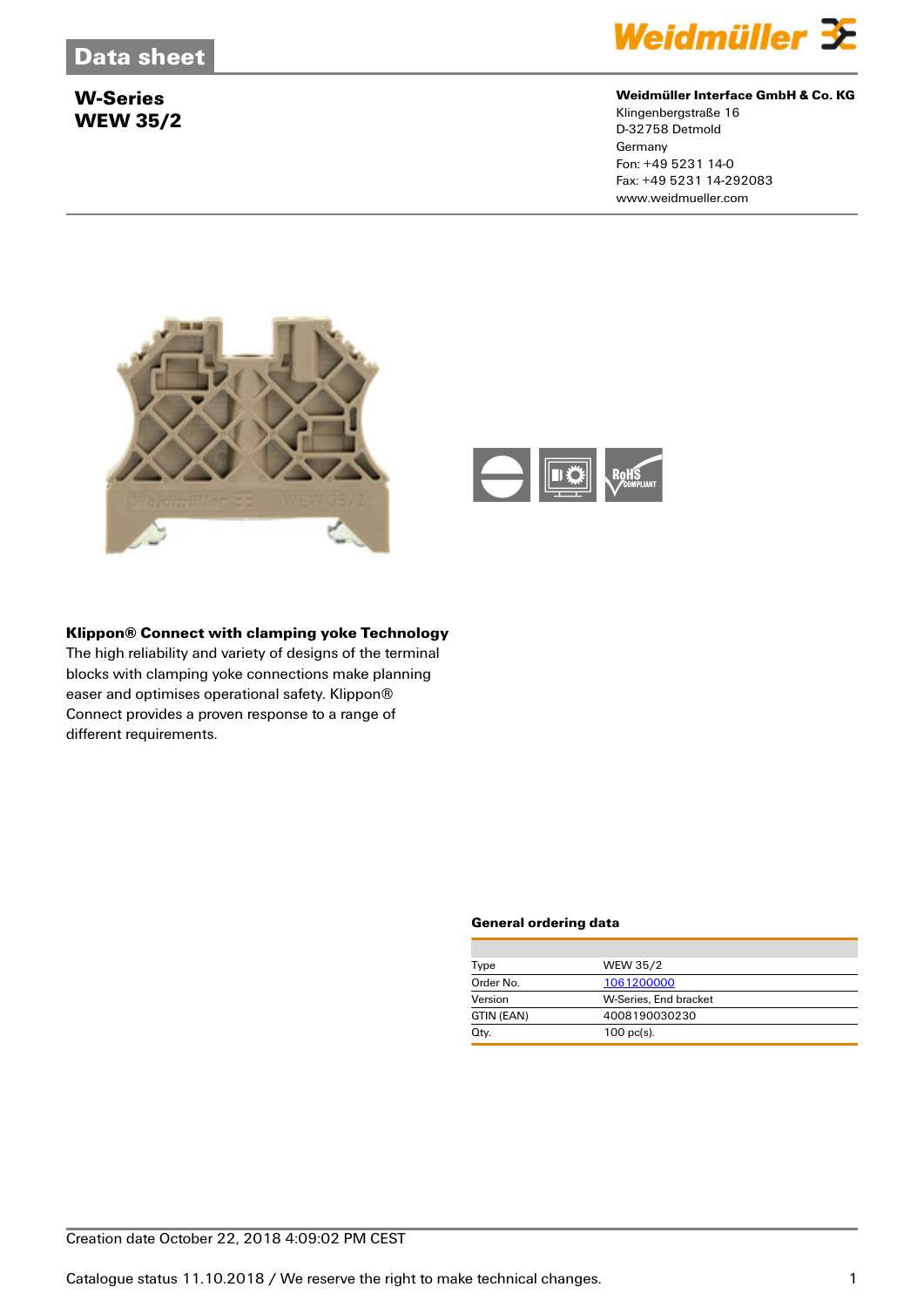# **Technical data**



#### **Weidmüller Interface GmbH & Co. KG**

Klingenbergstraße 16 D-32758 Detmold Germany Fon: +49 5231 14-0 Fax: +49 5231 14-292083

| <b>Dimensions and weights</b>                     |                                        |                                  |                  |
|---------------------------------------------------|----------------------------------------|----------------------------------|------------------|
| Width                                             | 8 mm                                   | Width (inches)                   | 0.315 inch       |
| Height                                            | 56 mm                                  | Height (inches)                  | 2.205 inch       |
| Depth                                             | 46.5 mm                                | Depth (inches)                   | 1.831 inch       |
| Net weight                                        | 14.26 g                                |                                  |                  |
|                                                   |                                        |                                  |                  |
| <b>Temperatures</b>                               |                                        |                                  |                  |
| Continuous operating temp., min.                  | -50 $°C$                               | Continuous operating temp., max. | 100 °C           |
| <b>Material data</b>                              |                                        |                                  |                  |
| Material                                          | PA 66 GF 30                            | Colour                           | Dark Beige       |
| UL 94 flammability rating                         | <b>HB</b>                              |                                  |                  |
| <b>System specifications</b>                      |                                        |                                  |                  |
| Version                                           | For the terminals                      | Mounting rail                    | <b>TS 35</b>     |
| <b>Additional technical data</b>                  |                                        |                                  |                  |
|                                                   |                                        |                                  |                  |
| Installation advice                               | Direct mounting                        | Interlock                        | for screw fixing |
| Snap-on                                           | No                                     | Type of mounting                 | Screwed          |
| With snap-in pegs                                 | No                                     |                                  |                  |
| <b>Conductors for clamping (rated connection)</b> |                                        |                                  |                  |
| Tightening torque, max.                           | 1 Nm                                   | Tightening torque, min.          | 0.5 Nm           |
|                                                   |                                        |                                  |                  |
| <b>Dimensions</b>                                 |                                        |                                  |                  |
| TS 35 offset                                      | 28 mm                                  |                                  |                  |
| <b>Classifications</b>                            |                                        |                                  |                  |
| <b>ETIM 3.0</b>                                   | EC001041                               | <b>ETIM 4.0</b>                  | EC001041         |
| <b>ETIM 5.0</b>                                   | EC001041                               | <b>ETIM 6.0</b>                  | EC001041         |
| <b>UNSPSC</b>                                     | 30-21-18-01                            | eClass 5.1                       | 27-08-10-03      |
| eClass 6.2                                        | 27-08-10-03                            | eClass 7.1                       | 27-08-10-03      |
| eClass 8.1                                        | 27-14-11-35                            | eClass 9.0                       | 27-14-11-35      |
| eClass 9.1                                        | 27-14-11-35                            |                                  |                  |
| <b>Product information</b>                        |                                        |                                  |                  |
| Descriptive text ordering data                    | For busbar cross-section 10 x 3, 6 x 6 |                                  |                  |
| <b>Approvals</b>                                  |                                        |                                  |                  |
|                                                   |                                        |                                  |                  |
|                                                   |                                        |                                  |                  |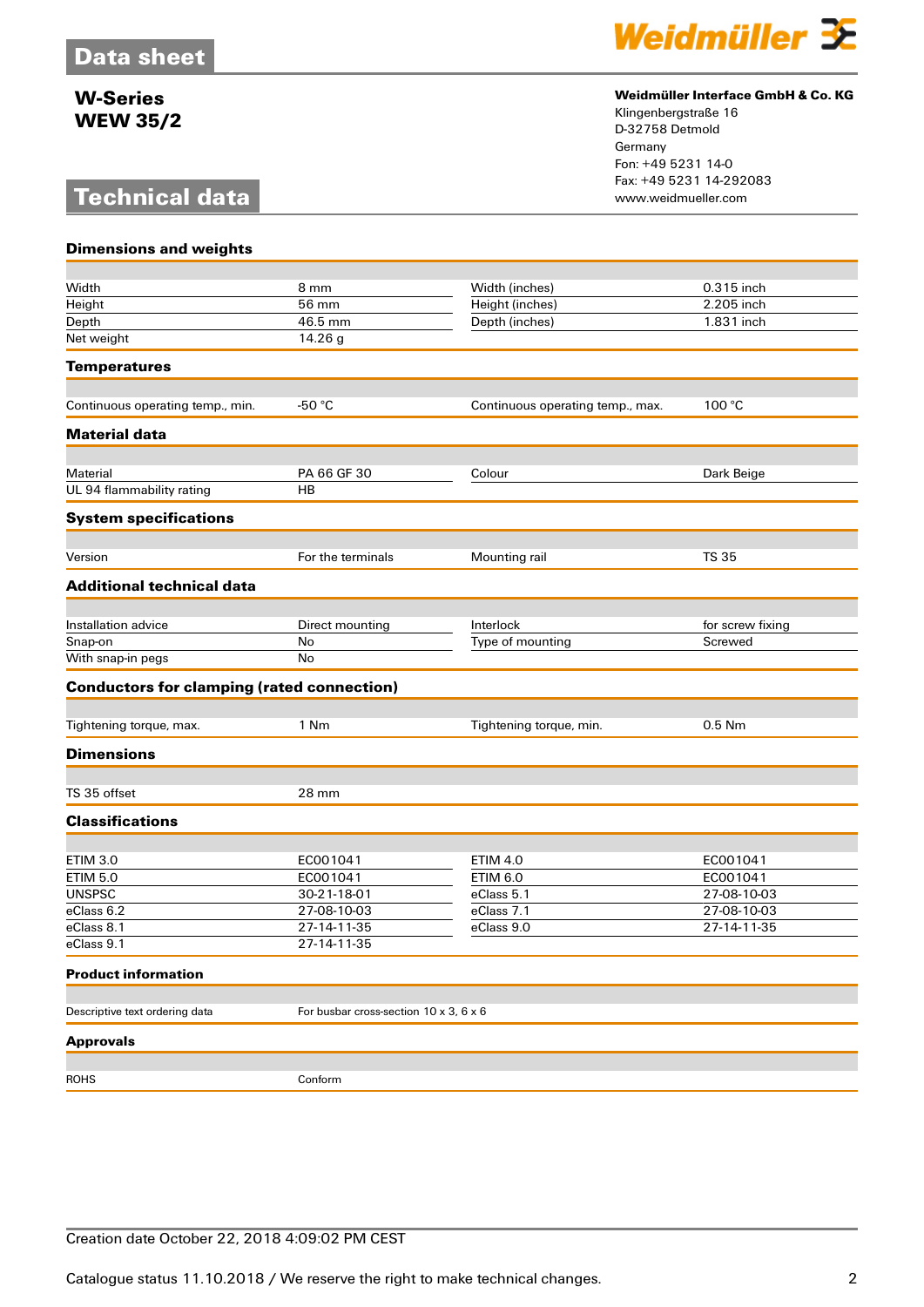# **Technical data**

#### **Downloads**

| Approval/Certificate/Document of |                          |
|----------------------------------|--------------------------|
| Conformity                       | IECEXULD14.0005U e.pdf   |
| Brochure/Catalogue               | CAT 4.2 ELECTR 18/19 EN  |
|                                  | CAT 1 TERM 16/17 EN      |
| <b>Engineering Data</b>          | EPLAN, WSCAD, Zuken E3.S |
| Engineering Data                 | <b>STEP</b>              |

Weidmüller 3E

#### **Weidmüller Interface GmbH & Co. KG**

Klingenbergstraße 16 D-32758 Detmold Germany Fon: +49 5231 14-0 Fax: +49 5231 14-292083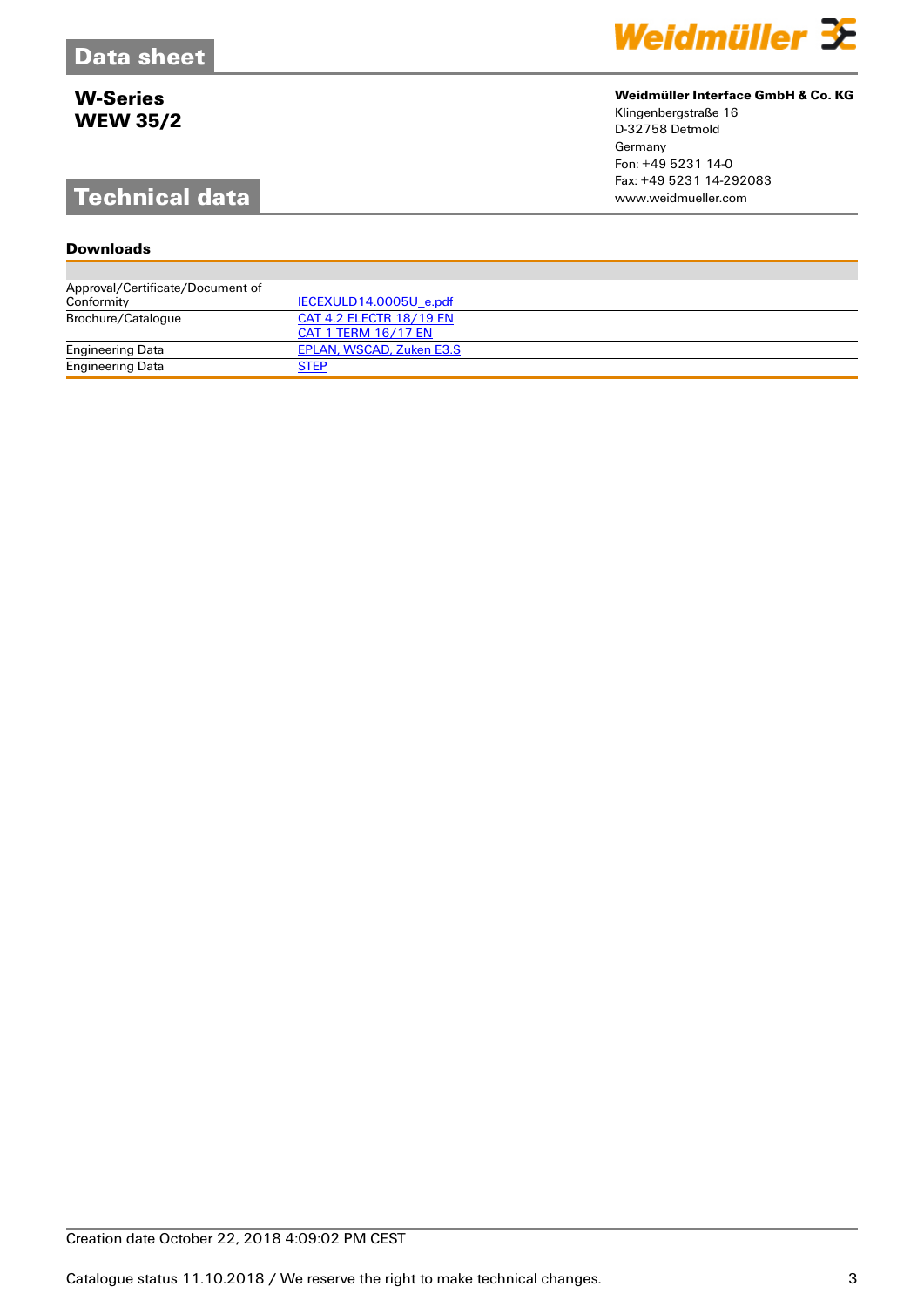# **Accessories**



#### **Weidmüller Interface GmbH & Co. KG**

Klingenbergstraße 16 D-32758 Detmold Germany Fon: +49 5231 14-0 Fax: +49 5231 14-292083

**Blank**

| ـــ |                |                        |    |
|-----|----------------|------------------------|----|
| ـــ | _              |                        |    |
| ۔   | _<br>۳         | ـ<br><b>STATISTICS</b> | ــ |
|     | __<br>__       |                        |    |
|     | --<br>- -<br>_ |                        |    |
|     |                |                        |    |
|     |                |                        |    |
|     |                |                        |    |
|     |                |                        |    |
| ـــ |                | ___                    |    |

The WAD connector marker is suitable for W-series terminals and for the WEW 35/2 and ZEW 35/2 end brackets. The markers are available as blank markers, with custom printing or standard print with lightning symbol. The WAD MultiCard markers are suitable for labelling with PrintJet ADVANCED printers.

- High-quality and resistant printing with PrintJet
- WAD marker and cover for the W-series terminals and the WEW 35/2 or ZEW 35/2 end brackets
- Available as blank markers, with custom printing or standard print with lightning symbol
- Quick and easy installation

**For custom printing:** Please send us a file of our labeling software M-Print PRO or M-Print PRO Online (without installation) for your labeling specifications.

#### **General ordering data**

| Type     | Order No.  | Version                                            | GTIN (EAN) | Qty. |
|----------|------------|----------------------------------------------------|------------|------|
| WAD 8 MC | 1112940000 | Group marker, Cover, 33.3 x 403224889182548 pc(s). |            |      |
| NE WS    |            | 8 mm, Pitch in mm (P): 8.00                        |            |      |
|          |            | White                                              |            |      |

#### **WGB group tag holder**



WGB 5 group tag carriers for single dekafix and WS tags. WGB also covers cross-connection channels.

| Delivery status Available until             | Type              | Order No.  | Version<br>GTIN (EAN)           | Qty.      |
|---------------------------------------------|-------------------|------------|---------------------------------|-----------|
| Discontinued 2016-12-31T00:00:00+01:00      | WGB8              | 1050960000 | Terminal markers, 4008190076986 | 50        |
|                                             | ABDG.M.GRUPPENBEZ |            | Terminal marker,                | $pc(s)$ . |
|                                             |                   |            | $16 \times 7.7$ mm.             |           |
|                                             |                   |            | Pitch in mm (P):                |           |
|                                             |                   |            | 8.00 Beige                      |           |
| This article will 2015-12-31T00:00:00+01:00 | WGB <sub>5</sub>  | 1050760000 | Terminal markers, 4008190072865 | 50        |
| no longer be                                | ABDG.M.GRUPPENBEZ |            | Terminal marker.                | $pc(s)$ . |
| available in the                            |                   |            | $33.5 \times 5$ mm.             |           |
| future.                                     |                   |            | Pitch in mm (P):                |           |
|                                             |                   |            | 5.00 Beige                      |           |
|                                             |                   |            |                                 |           |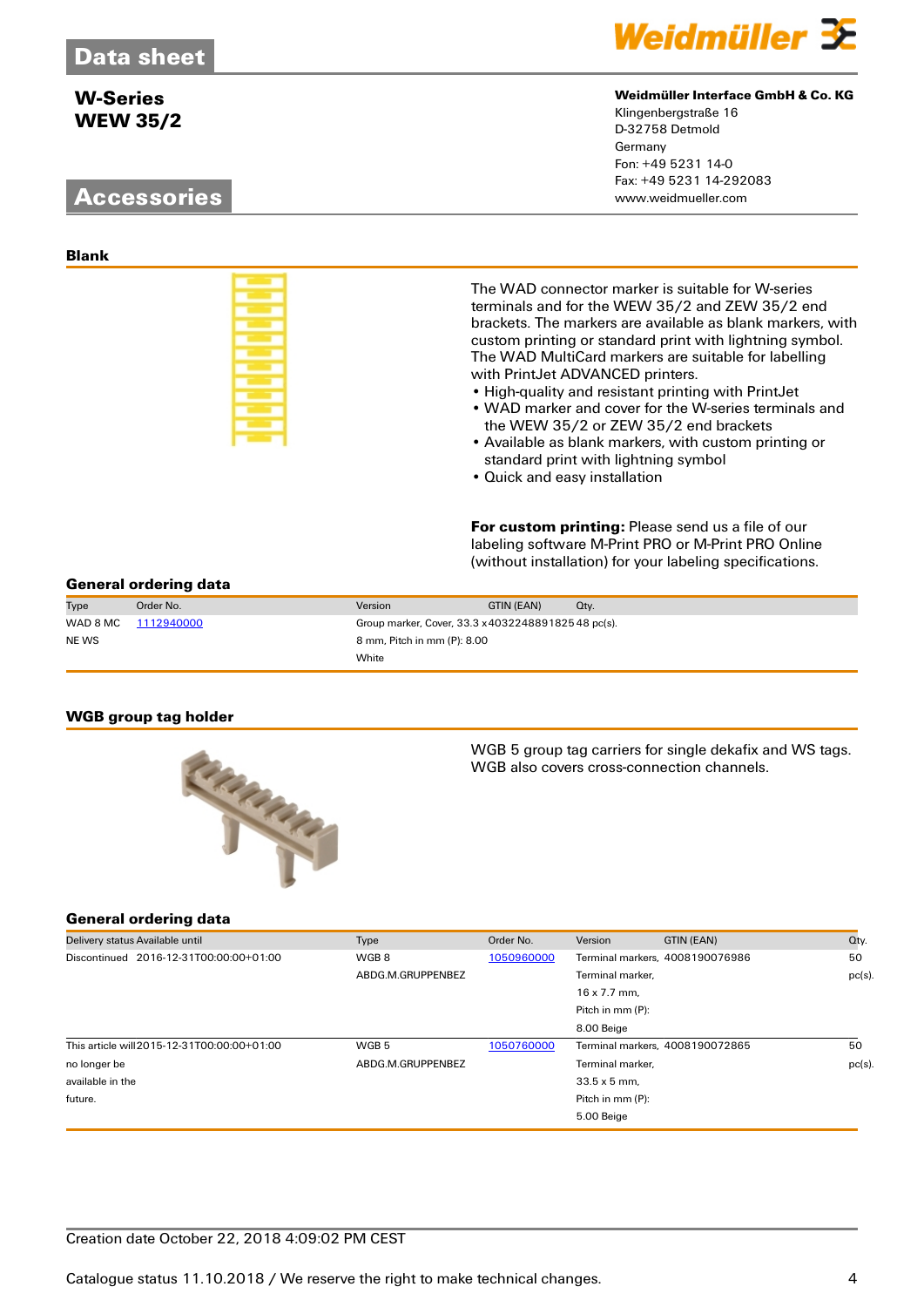## **Accessories**



#### **Weidmüller Interface GmbH & Co. KG**

Klingenbergstraße 16 D-32758 Detmold Germany Fon: +49 5231 14-0 Fax: +49 5231 14-292083

#### **SchT group marker carrier**



The SchT 5 S group tag carriers are clipped directly onto the TS 32 mounting rail (G-rail) or the TS 35 mounting rail (top-hat rail). It is therefore possible to label the terminal strip irrespective of the terminal and the type of terminal. SchT 5 and SchT 5 S are fitted with ESO 5, STR 5 protective strips.

The SchT 7 is a hinged group tag carrier for inlay tags which enables easy access to the clamping screw. The SchT 7 is fitted with ESO 7, STR 7 protective strips or DEK 5.

SchT 9/4 and SchT 14/6 are hinged group tag carriers for single dekafix and WS tags that enable easy access to the clamping screw.

SchT 9/4 and SchT 14/6 are fitted with WS or DEK. Inlay tags and protective strips can be found under "Accessories".

| Type                            | Order No.                                   | Version                         | GTIN (EAN)             | Qty.                                   |       |
|---------------------------------|---------------------------------------------|---------------------------------|------------------------|----------------------------------------|-------|
| SCHT <sub>7</sub><br>0517960000 |                                             | SCHT, Terminal marker,          | 400819000174220 pc(s). |                                        |       |
|                                 |                                             | $39.3 \times 8$ mm. Pitch in mm |                        |                                        |       |
|                                 |                                             | (P): 7.00 White                 |                        |                                        |       |
|                                 | This article will 2017-06-30T00:00:00+02:00 | <b>SCHT 14/6</b>                | 1269060000             | <b>SCHT, Terminal</b><br>4008190051396 | 20    |
| no longer be                    |                                             |                                 |                        | marker, 44.3 x 6                       | pc(s) |
| available in the                |                                             |                                 |                        | mm, Pitch in mm                        |       |
| future.                         |                                             |                                 |                        | (P): 6.00 Beige                        |       |
|                                 | Discontinued 2015-07-31T00:00:00+02:00      | <b>SCHT 9/4</b>                 | 1278460000             | <b>SCHT, Terminal</b><br>4008190086930 | 20    |
|                                 |                                             |                                 |                        | marker, $32 \times 4$                  | pc(s) |
|                                 |                                             |                                 |                        | mm, Pitch in mm                        |       |
|                                 |                                             |                                 |                        | $(P)$ : 5.00 Beige                     |       |
|                                 |                                             |                                 |                        |                                        |       |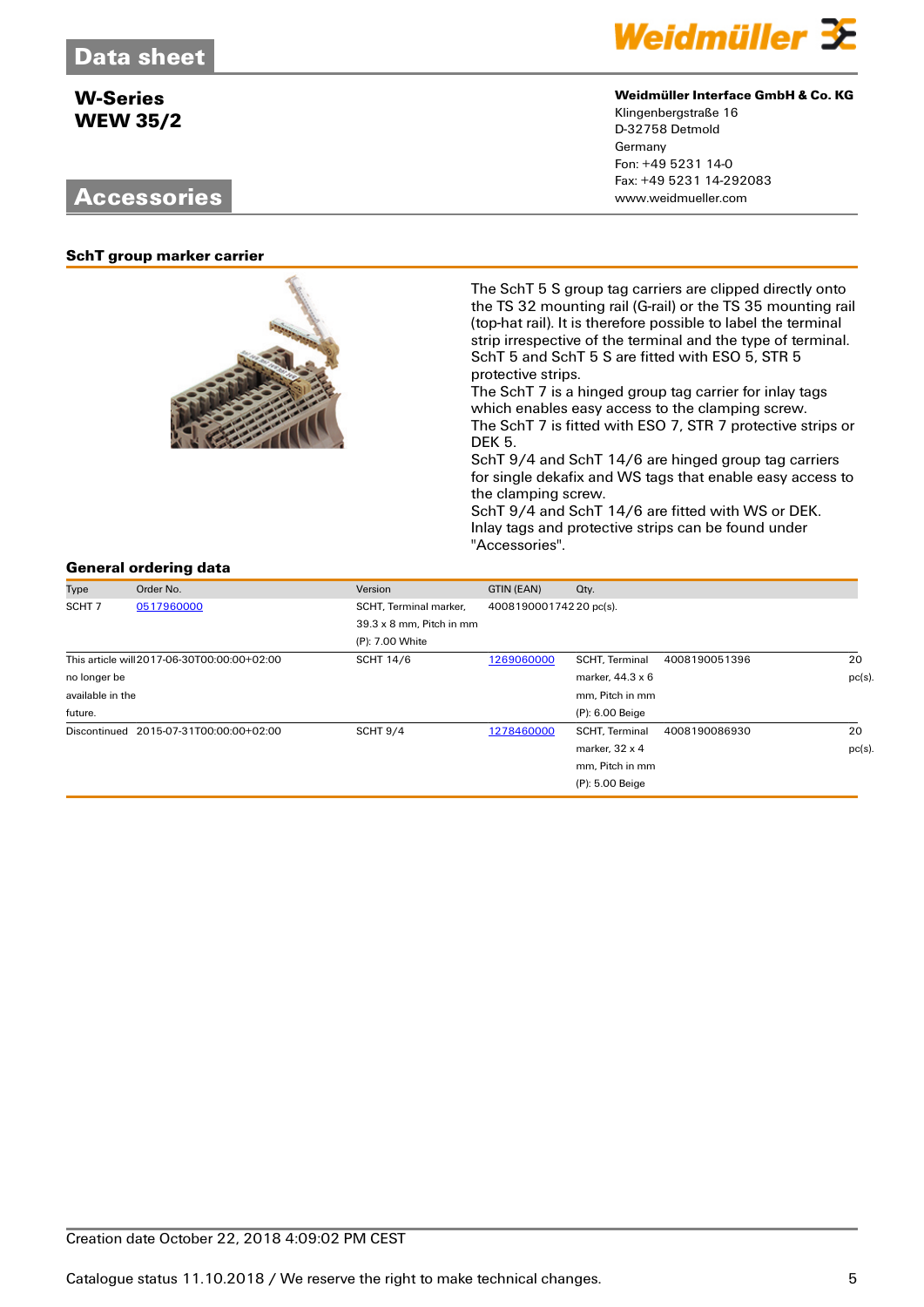# **Accessories** www.weidmueller.com



| ۱           |  |  |  | ł      |
|-------------|--|--|--|--------|
| l<br>١      |  |  |  |        |
| i           |  |  |  |        |
| ٠           |  |  |  |        |
| l<br>٠      |  |  |  | I      |
|             |  |  |  | ı      |
| I<br>٦      |  |  |  |        |
|             |  |  |  | ĭ      |
| ۱           |  |  |  | ı      |
| ı           |  |  |  | ı      |
| ۱           |  |  |  | ı      |
| ı<br>۱<br>ı |  |  |  | ý      |
| ı           |  |  |  |        |
| I<br>٠      |  |  |  |        |
|             |  |  |  | ٠<br>٠ |
| i           |  |  |  |        |
| ı           |  |  |  | í      |
| ł<br>ı      |  |  |  |        |
|             |  |  |  |        |



#### **Weidmüller Interface GmbH & Co. KG**

Klingenbergstraße 16 D-32758 Detmold Germany Fon: +49 5231 14-0 Fax: +49 5231 14-292083

The Dekafix (DEK) marker is the universal marker for all conductor and plug-in connectors as well as for electronic sub-assemblies. The system is ideal for short number sequences and covers a wide range of ready-printed markers.

Strips for fast installation in only one work step. The printing is easy to read, rich in contrast and available in various widths.

- Large range of ready-to-use markers
- Strips for fast installation
- Terminal markers, suitable for all Weidmüller cable connectors
- Available as blank MultiCard or with standard printing

**For custom printing:** Please send us a file of our labeling software M-Print PRO or M-Print PRO Online (without installation) for your labeling specifications.

#### **General ordering data**

| Type  | Order No.             | Version                                           | GTIN (EAN) | Qtv. |
|-------|-----------------------|---------------------------------------------------|------------|------|
|       | DEK 5/8 MC 1856740000 | Dekafix, Terminal marker, 4032248400850800 pc(s). |            |      |
| NE WS |                       | $5 \times 8$ mm, Pitch in mm (P):                 |            |      |
|       |                       | 8.00 Weidmueller, White                           |            |      |

#### **With lightning flash**



The WAD connector marker is suitable for W-series terminals and for the WEW 35/2 and ZEW 35/2 end brackets. The markers are available as blank markers, with custom printing or standard print with lightning symbol. The WAD MultiCard markers are suitable for labelling with PrintJet ADVANCED printers.

- High-quality and resistant printing with PrintJet
- WAD marker and cover for the W-series terminals and the WEW 35/2 or ZEW 35/2 end brackets
- Available as blank markers, with custom printing or standard print with lightning symbol
- Quick and easy installation

**For custom printing:** Please send us a file of our labeling software M-Print PRO or M-Print PRO Online (without installation) for your labeling specifications.

| Type  | Order No.             | Version                                            | GTIN (EAN) | Qtv. |
|-------|-----------------------|----------------------------------------------------|------------|------|
|       | WAD 8 MC B 1120470000 | Group marker, Cover, 33.3 x 403224890128948 pc(s). |            |      |
| GE/SW |                       | 8 mm, Pitch in mm (P): 8.00                        |            |      |
|       |                       | Yellow                                             |            |      |